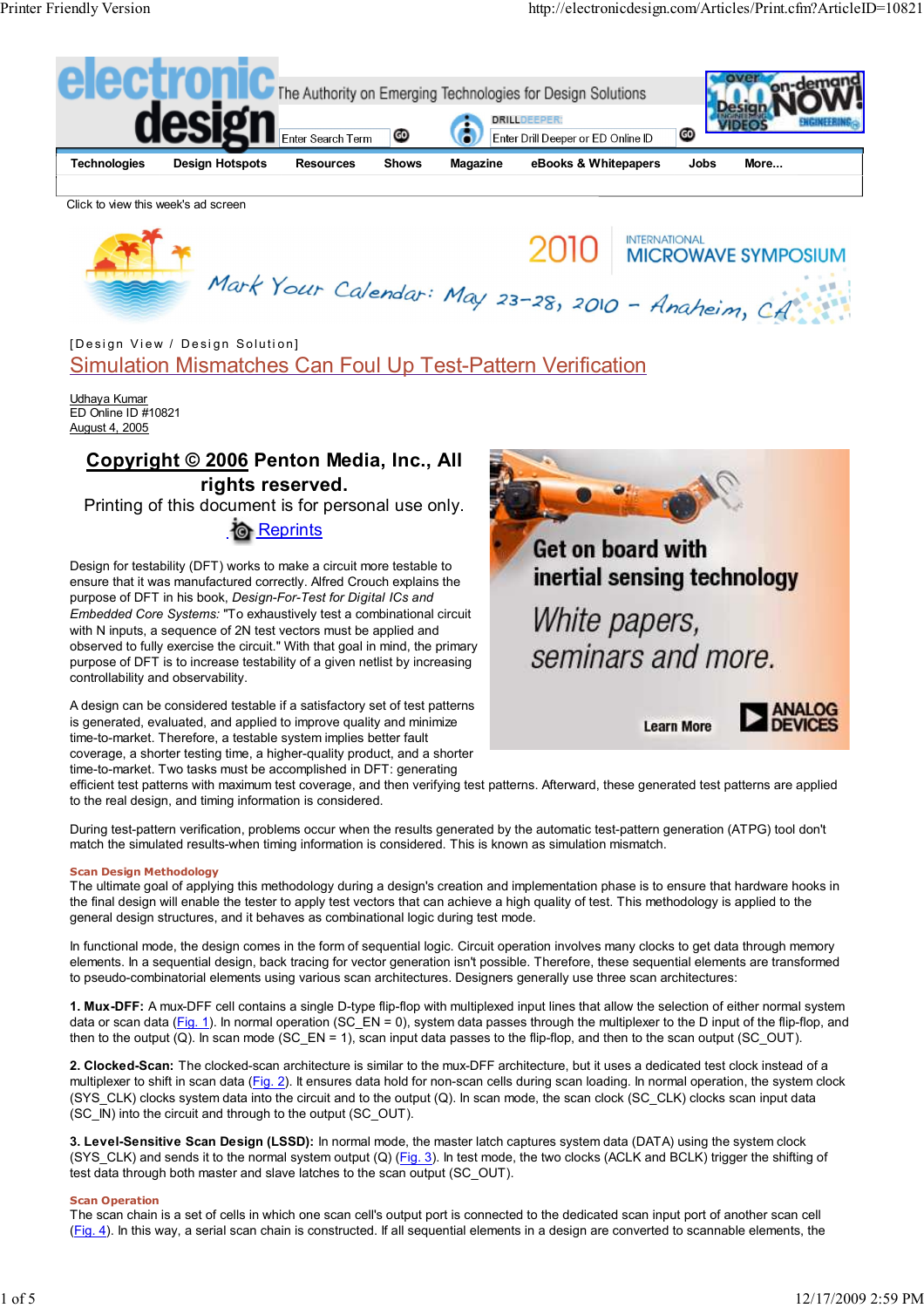architecture is known as full scan. If some non-scanned sequential elements are left in the design, the architecture is known as partial scan. The test procedure is based on the following sequences:

- 1. Enable the scan operation to allow shifting.
- 2. After loading the scan cells, hold the scan clocks off and then apply a stimulus to the primary inputs.
- 3. Measure the outputs through primary outputs. 4. Pulse the clock to capture new values into the scan cells.
- 5. Enable the scan operation to unload and measure the captured values.

In Figure 5, the scan cells are shifting the scan data (scan data1, scan data2, and scan data3) with respect to the scan clock. After completion of the shift operation, the scan enable signal is disabled and applied to the stimulus from the primary inputs. Finally, the outputs are measured through the primary outputs.

Once the test circuitry is inserted and the test procedure is established, the ATPG tool can be used to generate the test patterns. However, the ATPG tool will perform design rule checking (DRC) to ensure the test circuitry and test procedure can allow the tool to generate the test patterns with high fault coverage.

#### **Simulation Mismatches During Test-Pattern Verification**

Test-pattern verification is based on the device timing information to ensure that the patterns can be applied to the real circuits. If any mismatches occur between the timing-based simulation results and the expected results, the test patterns must be corrected. If test patterns aren't corrected, good devices would be rejected during the manufacturing test process. The most common simulation mismatches are as follows:

**Timing Issues:** Timing-related issues generally occur because of clock skew between the successive scan cells in the design. If the propagation delay at the data path between two successive scan cells is less than the propagation delay at the clock path, clock skew occurs. Conceptually, it would be ideal to have only one scan clock. But this actually creates more clock-skew problems, due to the multiplexing together of asynchronous clocks.

When connecting flip-flops of different clocks onto the same scan chain, we try to buffer the path from scan out of one clock domain to the scan in of the other to provide hold time during scan shifting. This relaxes the clock-skew requirement between the flip-flops. Clock skew caused by the delay through the multiplexer can introduce hold-time violations in the scan mode. These violations occur when a non-inverted flip-flop Q output is connected to an inverted clock DI (scan) input.

In Figure 6, the second scan cell captures the updated data of the first cell instead of data at the input of the second cell before asserting the clock. This problem can be resolved by increasing the delay at the data path by adding a latch, called a lock-up latch. Another method involves setting an ATPG function to both input cells, which ensures both cells capture the data at the same time. Fix all hold-time violations in scan mode by adding buffers to delay the path (if two clocks are in the same scan chain).

**Design-Rule Violations:** Non-scanned latches in the pad logic are flagged as violations. But since these are bypassed in the scan mode, they won't affect the coverage. Even if all blocks in the design pass DRC, violations still appear at the top level due to connectivity problems, bus contention, loops, or clock interactions.

**Clock-Rule Violations (C3 rule):** Clock-rule violations (C3 rule) are handled by simulating multiple events per test cycle. Figure 7 illustrates the single-cycle multiple events. Event 1 corresponds to default simulation performed by the ATPG tools. State elements haven't yet changed, although all combinational logic-including that connected to clocks-has been changed. Event 2 corresponds to a time when level-sensitive and leading-edge state elements have updated as a result of the applied clocks. This simulation correctly calculates values for trailing-edge and level-sensitive state elements.

**D7 Design-Rule Violations:** A negative flip-flop present in the design causes D7 design-rule violations (Fig. 8a). The clock for this flip-flop is at logic level "1" during the off state. This happens because the clock is inverted and connected to the clock pin of the flip-flops (Fig. 8b). The negative-edge-triggered scan cell in a scan chain can capture data from the positive-edge-triggered scan cell in another scan chain. Unfortunately, the positive-edge-triggered scan cell captures the data before the clock cycle is completed. Therefore, the expected data generated from the tool for positive-edge-triggered cell is old data.

In timing-based simulation, the new data is the updated data of the negative-edge-triggered cell. This is because the negativeedge-triggered cell is capturing the data on the negative edge of the defined clock cycle. Sometimes, we can ignore the D7 violations. Otherwise, we need to inform the ATPG tool to update the scan-cell data.

Bus Contention During Scan Operation: The biggest problem in system-on-a-chip (SoC) designs with respect to ATPG is resolving how to control the internal three-state bus structures. Two careful considerations are necessary to avoid bus contention.

First, make sure there's no contention on the three-state buses during the scan-shifting operation. A scan-insertion tool automatically performs this task. Second, ensure that there's no contention on the internal three-state buses during the capture cycles while scan testing. The ATPG tool can't generate the test pattern for the bus contention, and it uses those test patterns to test the device that may be stressed to the production test. Therefore, avoiding the internal three-state bus contention is most important during test-pattern verification.

The bus contention problem will occur at two levels. The first is within a block design that contains multiple drivers for the three-state port. The second problem is at the chip level, where multiple design blocks interface with the same bus.

**Multiple Clock Domains:** A clock domain is a grouping of sequential elements sharing a single clock in the design block. If two design blocks share the same clock, then there must be clock skew between the two blocks. Clock skew is important because although it's easy to meet the setup timing requirement, it will create a problem with hold-time violations during scan testing. To avoid the hold-time problems during scan testing, add buffers in the clock path.

**Bidirectional I/Os:** Handle bidirectional I/Os with care during test-pattern verification. The ATPG tool can generate patterns when the bidirectional I/Os change direction as a result of the capture clock. Testers generally don't support this function. So, you should force the ATPG tool to generate scan patterns that don't change the direction of the bidirectional IOs during the capture cycle.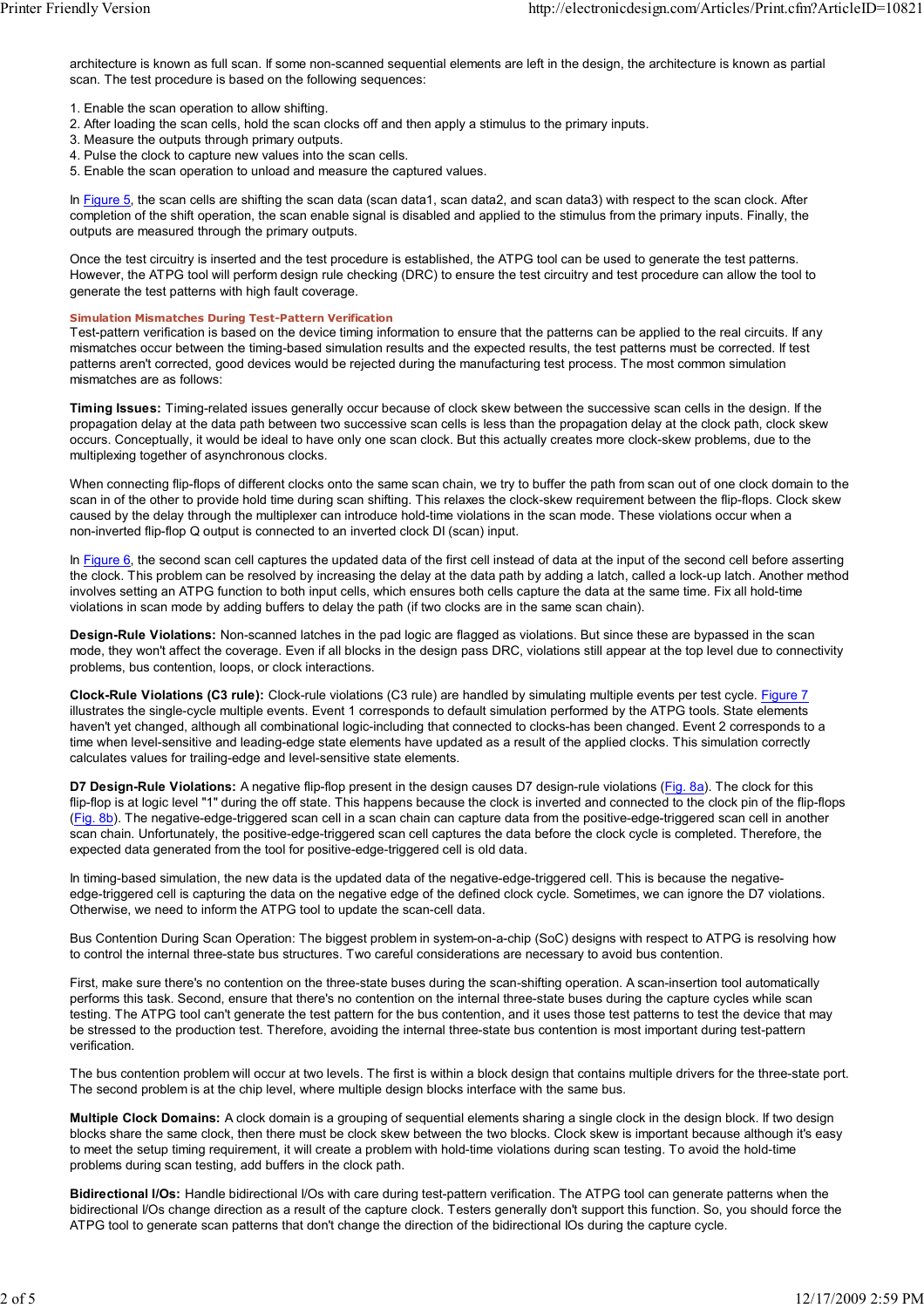Finally, test-pattern verification is important prior to testing to ensure that the ATPG-tool-generated test patterns can be applied to the real design and to prevent the rejecting good chips off the manufacturing line. Simulation mismatches will reduce the fault coverage and yield. They should be resolved by analyzing the circuits as described here.

## **Recommended Reading:**

Abramovici, Miron, Breuer, Melvin A., and Friedman, Arthur D., *Digital Systems Testing and Testable Design*, Wiley-IEEE Press, Sept. 1994.

Basto, Luis, Khan, Asif, and Hodakievic, Pete, *Embedded X86 Testing Methodology*, Advanced Micro Devices, 1999.

Crouch, Alfred, *Design-For-Test For Digital ICs and Embedded Core Systems*, Prentice Hall, 1999.

"Design-For-Test" documentation, Mentor Graphics Corp. (*www.mentor.com/supportnet/documentation*)



1. One scan-design methodology replaces an ordinary D-type flipflop (a) with a Mux-DFF scan cell  $(b)$ .

**Figure 2**



2. Another scan approach replaces a design's ordinary flip-flop (a) with a clocked-scan cell (b).



3. With the level-sensitive scan architecture, the original latch (a) is replaced by an LSSD scan cell (b).



4. Before modification, this logic circuit appears as in (a). After inserting scan cells, the resulting circuit looks like that shown in (b).

**Figure 5**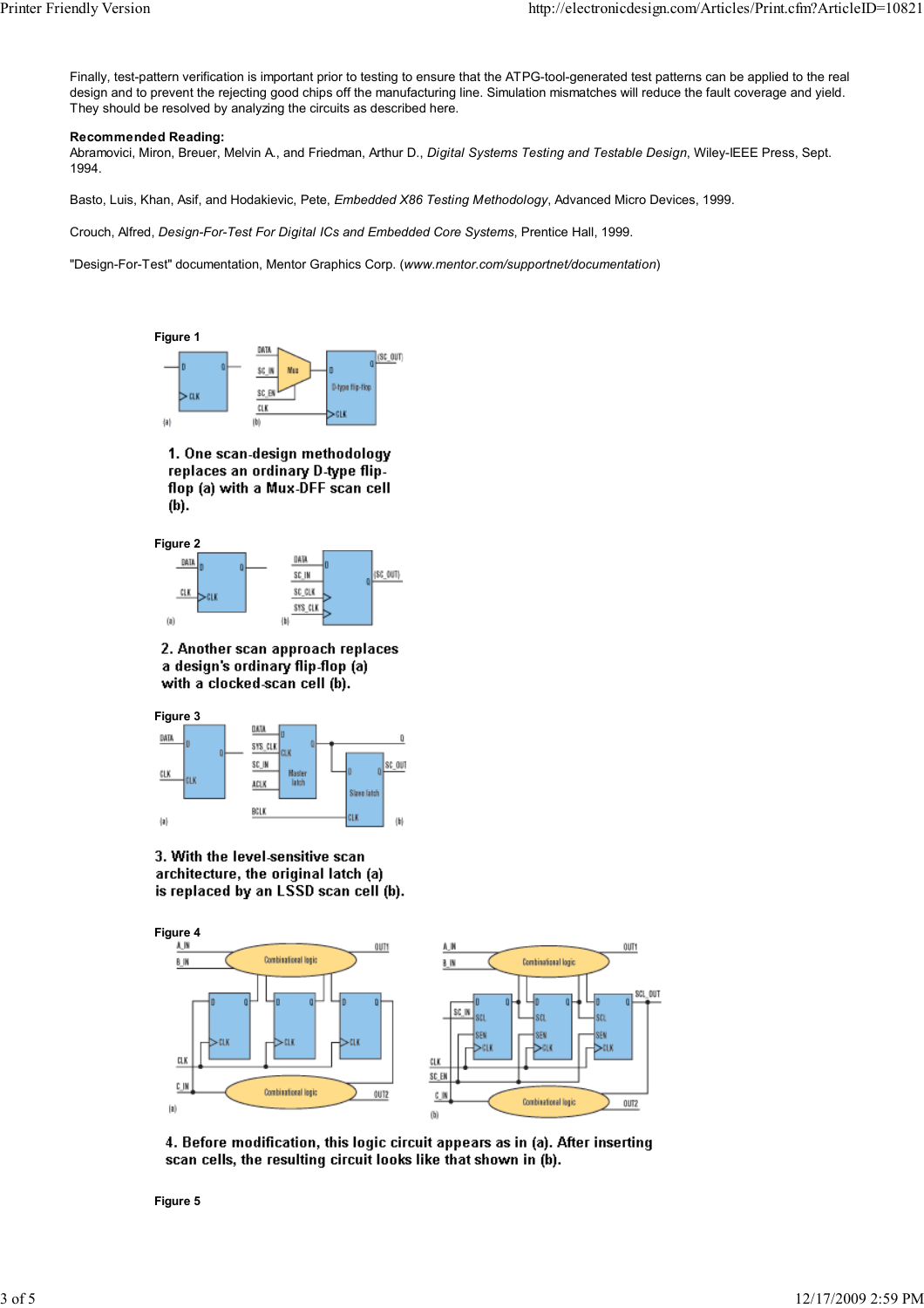

5. These waveforms show a scan-shift operation. The shift is being performed on scan data1, scan data2, and scan data3.



6. Clock skew in this circuit can introduce hold-time variations in the scan mode. In this instance, the second scan cell is capturing updated data from the first cell, instead of data that was present before the clock is asserted.



7. Simulating multiple events per cycle can take care of clock-rule violations (C3 rule). Event 1 corresponds to default simulation performed by the ATPG tool. Event 2 corresponds to a time when level-sensitive and leadingedge state elements have updated due to the applied clocks.

**Figure 8**